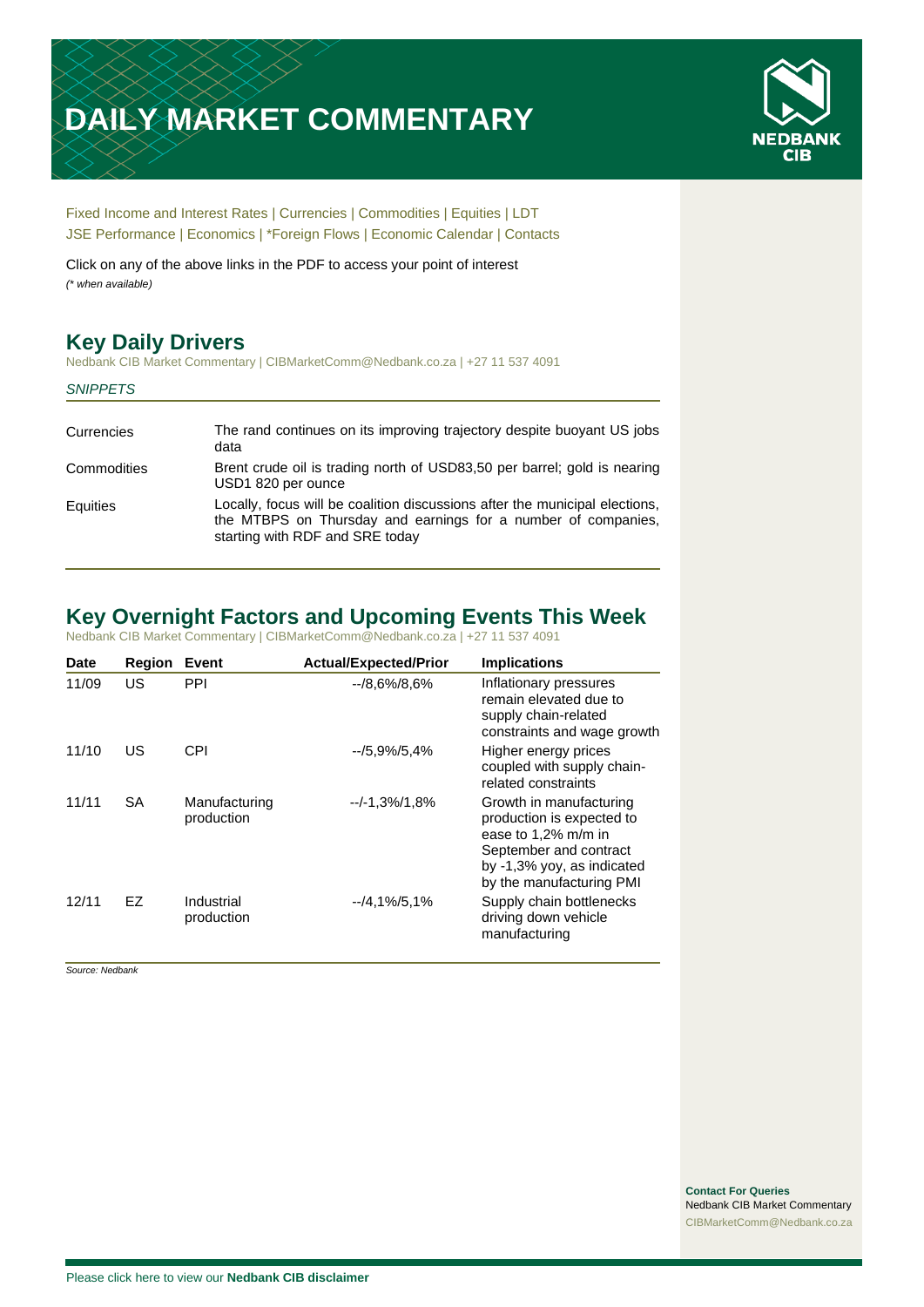## <span id="page-1-0"></span>**Fixed Income and Interest Rates**

Bond flow sales |+2711 535 4021 | Corporate Money Markets | +2711 535 4007 | Business Bank Money Markets | +2711 535 4006

| <b>Bonds</b>                  | Last price     | Δ<br>1d  | Δ<br><b>MTD</b> | Δ<br><b>YTD</b> | Δ<br>12Month | <b>MTD</b> trend |
|-------------------------------|----------------|----------|-----------------|-----------------|--------------|------------------|
|                               | $\frac{9}{20}$ | bps      | bps             | bps             | bps          |                  |
| R2023-1,3 yrs                 | 5,37           | $-3,05$  | $-19,55$        | 84,95           | 117,15       | ψ                |
| R186-5,1 yrs                  | 7,99           | $-4,00$  | $-18,40$        | 132,40          | 115,00       | ψ                |
| R2030-8,2 yrs                 | 9,37           | $-4,80$  | $-24,80$        | 63,80           | 44,00        | ψ                |
| R2048-26,3 yrs                | 10,60          | $-2,35$  | $-23,15$        | $-20,45$        | $-63,35$     | ψ                |
| US 10 yr                      | 1,47           | 1,40     | $-8,68$         | 55,23           | 64,78        | ψ                |
| <b>UK 10 yr</b>               | 0,85           | $-9,90$  | $-18,90$        | 64,80           | 61,10        | ψ                |
| German 10 yr                  | $-0,28$        | $-5,60$  | $-17,40$        | 28,90           | 35,70        | ψ                |
| Japan 10 yr                   | 0,06           | 0,10     | $-3,80$         | 4,00            | 4,00         | ψ                |
|                               |                | Δ        | Δ               | Δ               | Δ            | <b>MTD</b> trend |
| <b>Money Market</b>           | Last price     | 1d       | <b>MTD</b>      | <b>YTD</b>      | 12Month      |                  |
|                               |                |          |                 |                 |              |                  |
|                               | $\frac{9}{20}$ | bps      | bps             | bps             | bps          |                  |
| SA repo rate                  | 3,50           | 0,00     | 0,00            | 0,00            | 0,00         | ۰                |
| SA prime rate                 | 7,00           | 0,00     | 0,00            | 0,00            | 0,00         | ♦                |
| SA CPI (MTD = previous month) | 5,00           |          | 10,00           | 190,00          | 200,00       | ۸                |
| SA 3m JIBAR                   | 3,68           | 0,00     | 0,00            | 4,10            | 35,00        | ٠                |
| SA 3m NCD                     | 3,61           | $-6,25$  | $-6,25$         | $-1,25$         | 26,25        | ψ                |
| SA 6m NCD                     | 4,44           | $-1,25$  | 3,75            | 56,25           | 103,75       | ۸                |
| SA 12m NCD                    | 5.35           | 0,00     | 10,00           | 127,50          | 187,50       | ۸                |
| US 3m LIBOR                   | 0,14           | $-0,16$  | 1,05            | $-9,56$         | $-7,03$      | φ                |
| UK 3m LIBOR                   | 0,10           | $-12,40$ | $-12,70$        | 7,58            | 5,58         | ψ                |
| Japan 3m LIBOR                | $-0.08$        | $-0,22$  | $-0,10$         | $-0,15$         | 1,82         | ψ                |

|                                  |            | Δ       | Δ          | Δ          | Δ         | <b>MTD</b> trend |
|----------------------------------|------------|---------|------------|------------|-----------|------------------|
| <b>FRAs and Swaps</b>            | Last price | 1d      | <b>MTD</b> | <b>YTD</b> | 12Month   |                  |
|                                  | %          | bps     | bps        | bps        | bps       |                  |
| 3X6 FRA                          | 4,33       | 0,00    | $-1,00$    | 102,00     | 125,00    | ψ                |
| 6X9 FRA                          | 4,79       | 0,00    | 4,00       | 3,00       | 4,00      | ♠                |
| 9X12 FRA                         | 5,41       | 0,00    | $-12,00$   | 208,50     | 226,00    | ψ                |
| 18X21 FRA                        | 6,55       | 0,00    | $-23,00$   | 276,50     | 302,50    | ψ                |
| SA 2yr Swap                      | 5,42       | 0,60    | $-13,00$   | 186,90     | 209,20    | ψ                |
| SA 3yr Swap                      | 5,95       | $-0.25$ | $-16,50$   | 203,50     | 220,75    | ψ                |
| SA 5yr Swap                      | 6,60       | $-1,25$ | $-25,25$   | 184,50     | 191,25    | ψ                |
| SA 10yr Swap                     | 7,64       | 0,50    | $-25,00$   | 104,50     | 95,00     | ψ                |
| SA 15yr Swap                     | 8,12       | 4,50    | $-24,00$   | 67,00      | 55,00     | J                |
|                                  |            | Δ       | Δ          | Δ          | Δ         | <b>MTD</b> trend |
|                                  |            |         |            |            |           |                  |
| <b>Spreads</b>                   | Last price | 1d      | <b>MTD</b> | <b>YTD</b> | 12Month   |                  |
|                                  | %          | bps     | bps        | bps        | bps       |                  |
| 2v10v                            | $-2,22$    | 0,10    | 12,00      | 82,40      | 114,20    | ۸                |
| 3v10v                            | $-1,70$    | $-0,75$ | 8,50       | 99,00      | 125,75    | ♠                |
| R2030-R2023                      | 4,00       | $-1,75$ | $-5,25$    | $-21,15$   | $-73,15$  | ψ                |
| R2048-R2030                      | 1,22       | 2,45    | 1,65       | $-84,25$   | $-107,35$ | ♠                |
| 5y-R2030                         | $-2,78$    | 3,55    | $-0,45$    | 120,70     | 147,25    | ψ                |
| 10y-R2030                        | $-1,73$    | 5,30    | $-0,20$    | 40,70      | 51,00     |                  |
| 15y-R2030                        | $-1,25$    | 9,30    | 0,80       | 3,20       | 11,00     | ψ                |
| SA 5yr CDS spread - basis points | 201,50     |         | $-11,00$   | $-6,50$    | $-98,50$  | ۸<br>V           |

#### **US 10 Year Yield SA 10 Year Yield**



*Source: Bloomberg, Nedbank Source: Bloomberg, Nedbank*

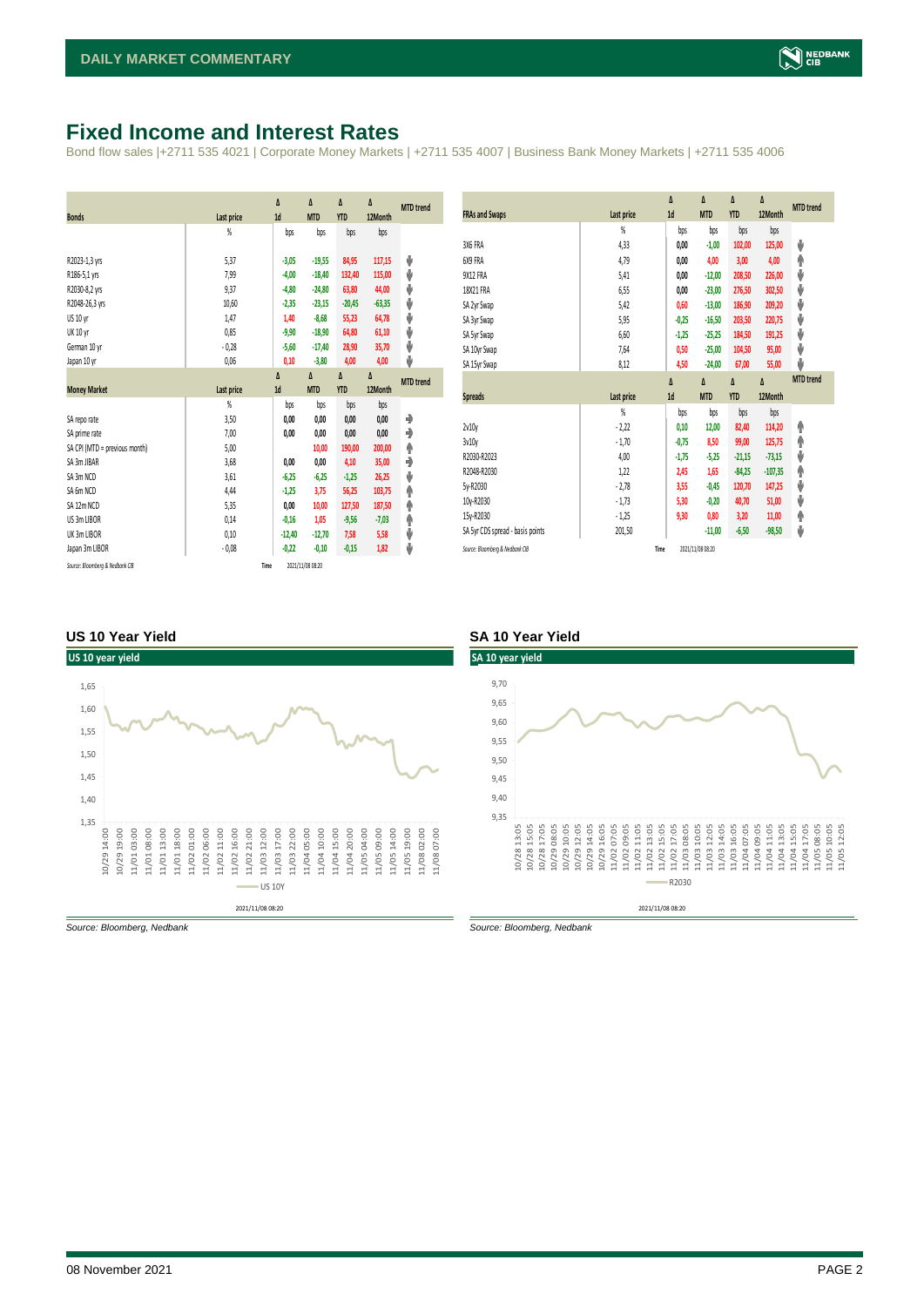

### <span id="page-2-0"></span>**Currencies**

Business Banking FX | +27 11 535 4003 | Corporate FX | +2711 535 4002 | Institutional FX | +011 535 4002

- The final session of the week saw the rand trading in the low 15,20s at the time of the local open. The local unit again found steady support, which saw it trade to a best level of 15,1375 by the time of the local close. In the overnight sessions, the rand extended its gains to breach beyond the 15,0000 level. It is currently trading at 14,9800, the EURZAR is trading at 17,3185 and the GBPZAR is currently trading at 20,1950.
- On the international front, the major currency pairs remained within limited trading ranges. The EURUSD traded between 1,1513 and 1,1562 on Friday; this morning, it is currently trading at 1,1560. The GBPUSD is currently trading at 1,3482, which is marginally firmer than the previous close. Gold has gained nearly USD20 since the same time on Friday; this morning, it currently trades at 1 819,50.
- This week, the market focus is likely to be firmly on the outcome of the MTBPS, this as the electricity utility continues to struggle to fulfil its primary function, and the effect this scenario has on any hope of an economic recovery.
- The markets on Friday traded cautiously ahead of the US data, and although the US added more jobs than expected, the rand extended its gains and has breached beyond the 15,0000 technical support level, these improved levels are likely to prove attractive to USD buyers initially.

|                                 |            | X <sub>A</sub> | X <sub>A</sub>   | $% \Delta$    | $% \Delta$ | <b>MTD</b> trend | <b>USD trend</b>    |
|---------------------------------|------------|----------------|------------------|---------------|------------|------------------|---------------------|
| <b>Majors</b>                   | Last price | $-1d$          | <b>MTD</b>       | <b>YTD</b>    | 12Month    |                  |                     |
| GBPUSD                          | 1.35       | $-0,07$        | $-1,42$          | $-1,33$       | 2.45       | ψ                | USD strength        |
| <b>EURUSD</b>                   | 1.16       | 0.01           | 0.09             | $-5,30$       | $-2,07$    | ٠                | <b>USD</b> weakness |
| <b>USDJPY</b>                   | 113,58     | 0.15           | $-0,33$          | $-9,09$       | 7,22       | ÷                | <b>USD</b> weakness |
| <b>USDAUD</b>                   | 1,35       | $-0,07$        | 1,53             | 3,88          | $-1,69$    | Φ                | USD strength        |
|                                 |            | X <sub>A</sub> | X <sub>A</sub>   | $% \Delta$    | %          | <b>MTD</b> trend | <b>ZAR trend</b>    |
| <b>Rand crosses</b>             | Last price | $-1d$          | <b>MTD</b>       | <b>YTD</b>    | 12Month    |                  |                     |
| <b>USDZAR</b>                   | 14.97      | $-0.55$        | $-1.80$          | 1,85          | $-2.70$    | v                | ZAR strength        |
| GBPZAR                          | 20,19      | $-0,58$        | $-3,34$          | 0,52          | $-0,25$    | ÷                | ZAR strength        |
| <b>FURZAR</b>                   | 17,32      | $-0.51$        | $-1.64$          | $-3,67$       | $-4.91$    | ÷                | ZAR strength        |
| AUD7AR                          | 11,09      | $-0.47$        | $-3,35$          | $-1,96$       | $-0,99$    | ψ                | ZAR strength        |
| ZARJPY                          | 7,59       | 0.62           | 1,50             | 7,35          | 9,70       | ٨                | ZAR strength        |
|                                 |            | $X\Delta$      | $X\Delta$        | $% \Delta$    | $% \Delta$ | <b>MTD</b> trend | <b>ZAR trend</b>    |
| <b>African FX</b>               | Last price | $-1d$          | <b>MTD</b>       | <b>YTD</b>    | 12Month    |                  |                     |
| ZARMWK (Malawian kwacha)        | 54,14      | $-0,26$        | 1,62             | 3,02          | 8,39       | ٠                | ZAR strength        |
| ZARBWP (Botswana pula)          | 0.76       | 0.83           | 2.15             | 3,49          | 5.75       | ٠                | ZAR strength        |
| ZARKES (Kenyan shilling)        | 7,45       | 1,56           | 2,10             | 0,22          | 4,90       | ۸                | ZAR strength        |
| ZARMUR (Mauritian rupee)        | 2.86       | $-0.11$        | 1.48             | 5.63          | 8.88       | ۸                | ZAR strength        |
| ZARNGN (Nigerian naira)         | 27,68      | 0.65           | 2,14             | 2,19          | 10,27      | ٠                | ZAR strength        |
| ZARGHS (Ghanian cedi)           | 0.41       | 0.52           | 1.84             | 2.06          | 6.99       | ٨                | ZAR strength        |
| ZARZMW (Zambian kwacha)         | 1.16       | 0.53           | 2.66             | $-24,12$      | $-16,39$   | ٠                | ZAR strength        |
| ZARMZN (Mozambican metical)     | 4,23       | $-0,49$        | 0,82             | $-20,38$      | $-12,69$   | Φ                | ZAR strength        |
|                                 |            | X <sub>A</sub> | X <sub>A</sub>   | $%$ $\Lambda$ | $% \Delta$ |                  |                     |
| <b>Emerging Market FX</b>       | Last price | $-1d$          | <b>MTD</b>       | <b>YTD</b>    | 12Month    | <b>MTD</b> trend | <b>USD trend</b>    |
| <b>USDBRL (Brazilian Real)</b>  | 5,54       | $-1,10$        | $-1.69$          | 6,21          | 0.05       | ÷                | <b>USD</b> weakness |
| USDTRY (Turkish Lira)           | 9,68       | $-0,17$        | 0.71             | 23,10         | 16,61      | ٠                | USD strength        |
| <b>USDMXN (Mexican Peso)</b>    | 20.34      | $-0.00$        | $-1.09$          | 2.11          | 0.02       | ψ                | <b>USD</b> weakness |
| <b>USDINR</b> (Indian Rupee)    | 74,08      | $-0,51$        | $-1,07$          | 1,37          | $-0,09$    | v                | <b>USD</b> weakness |
| <b>USDRUB (Russian Ruble)</b>   | 71.27      | $-0.70$        | 0.46             | $-4.41$       | $-8.06$    | ٠                | USD strength        |
| Source: Bloomberg & Nedbank CIB |            | Time           | 2021/11/08 08:20 |               |            |                  |                     |

• Possible trading range for the rand today: 14,8000 to 15,3000

*\*Please note that the sign on the % change reflects the change on the headline number. The narrative indicates the trend direction over the month. For trade in any of these currencies, contact our FX dealing desks*



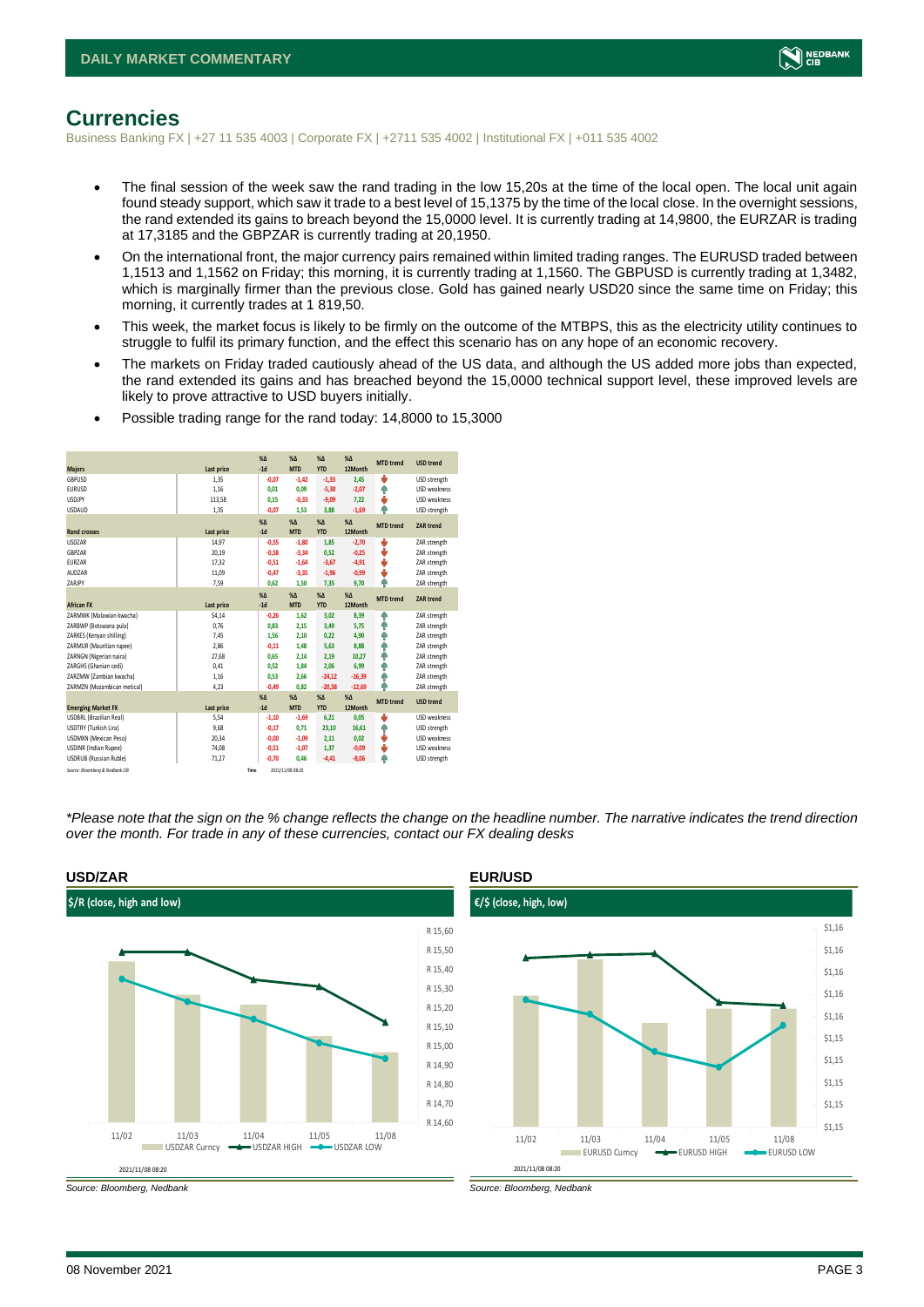# <span id="page-3-0"></span>**Commodities**

Nedbank CIB Market Commentary | CIBMarketComm@Nedbank.co.za | +27 11 537 4091| +27 11 535 4038

- Benchmark crude oil prices have risen, with Brent crude oil trading north of USD83,50 per barrel. Despite the recovery in the rand, Brent crude oil has moved back above R1 250 per barrel.
- Gold is nearing USD1 820 per ounce while PGMs are also better bid. Interesting to note that iron ore remains under pressure, retreating just over 1% in early trade.

**SA White Maize**

| <b>Commodities</b>              | Last price | $%$ $\Delta$<br>$-1d$ | $\%$ $\Delta$<br><b>MTD</b> | $%$ $\Delta$<br><b>YTD</b> | $\%$ $\Delta$<br>12Month | <b>MTD</b> trend |
|---------------------------------|------------|-----------------------|-----------------------------|----------------------------|--------------------------|------------------|
| Brent near future (\$)          | 83,57      | 1,00                  | $-0,96$                     | 61,33                      | 111,84                   | ŵ                |
| WTI crude (\$)                  | 82,18      | 1,12                  | $-1,66$                     | 69,37                      | 121,27                   | Ů                |
| Gold spot (\$)                  | 1820.22    | 0,10                  | 2,07                        | $-4,12$                    | $-2,30$                  | Ģ                |
| Platinum spot (\$)              | 1 046.07   | 0,95                  | 2,33                        | $-2,43$                    | 20,23                    | φ                |
| SA white maize spot (R)         | 3 3 6 0,00 | 0,21                  | 0,33                        | 1,30                       | $-0,27$                  | Ĥ                |
| Source: Bloomberg & Nedbank CIB |            | Time                  | 2021/11/08 08:20            |                            |                          |                  |



2021/11/08 08:20

*Source: Bloomberg, Nedbank*



*Source: Bloomberg, Nedbank Source: Bloomberg, Nedbank*

#### **Platinum vs. Gold Brent Crude vs. West Texas Intermediate**



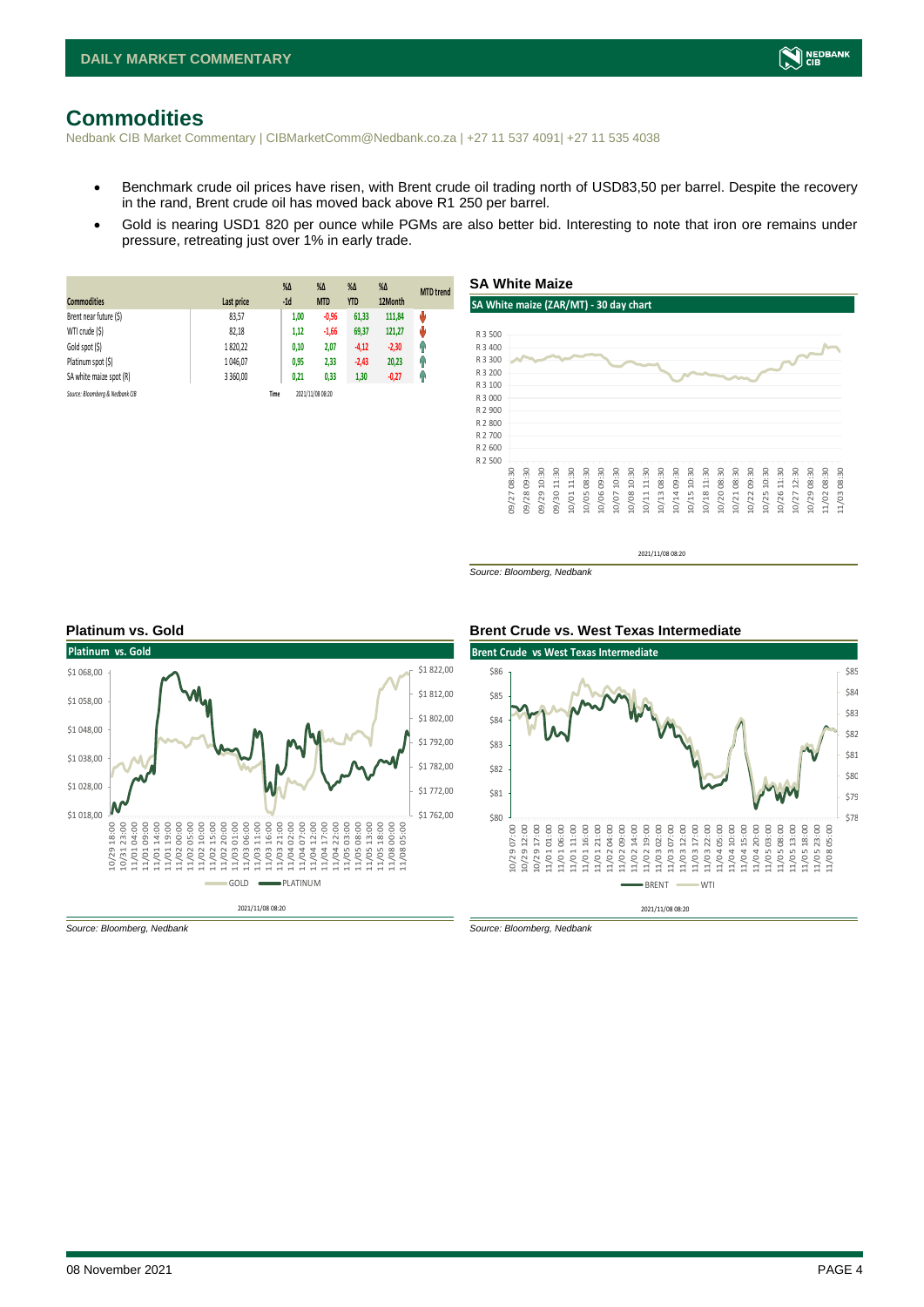# <span id="page-4-0"></span>**Equities**

Cash equities | +2711 535 4030/31

### **South Africa**

• Top40 -0,48%; global markets rallied after a better-than-expected jobs number; local markets, however, did not follow suit; NPN -3%. Precious metals and mining -2,9%; hard to see a reason why on the day…flow-driven; palladium +1,52%, rand +0,55%. Telcos +8,95% and +14,66% for the week; five-day moves…TKG +8,97%, VOD +3,59% but main driver MTN who's Nigerian business got approval for a Money Banking licence which is a big positive opening up the fintech and payments door plus an ability to hold float. PPH -2,11%; T/S HEPS will increase 94,7% to 114,7%; this is a beat vs both our and cons est; rallying into numbers.

#### **UK/Europe**

• European markets rose as US jobs data beat, putting inflation concerns on the back burner. The European Stoxx 50 was up 0,69%. The UK's FTSE 100 gained 0,33%, Germany's DAX advanced 0,15% and France's CAC 40 advanced 0,72%.

#### **USA**

• US markets notched their fifth consecutive weekly advance as the S&P 500 closed around record highs after Friday's jobs data came in better than expected, which also showed a jump in average hourly earnings. The S&P 500 was up 0,37%, with the energy, industrials and utilities indices leading the charge. As a reminder, the House on Friday passed the biggest US infrastructure package in decades.

#### **Asia**

• Over in the East, the price action is not as rosy, with stocks trading largely in the red, this ahead of the Communist Party meeting that starts today through to Thursday that could lay the groundwork for an extension in President Xi Jinping's term in office. He has rattled markets with his "common prosperity" campaign to redistribute the nation's wealth. Also in focus this week is inflation data from across the globe. The Nikkei is down 0,15% while the Hang Seng has slipped 0,57% with the likes of Tencent retreating 1,28%; a reminder on company reports, 3Q results on Wednesday. Also to keep at the back of your mind is China's annual Singles' Day, which is said to be the world's biggest shopping festival, when e-commerce giants like Alibaba and JD.com Inc lure buyers with bargains.

|                                 |               | $\%$ $\Delta$ | $\%$ $\Delta$    | $\%$ $\Delta$ | $\%$ $\Delta$ | 2020        | <b>MTD</b> trend |
|---------------------------------|---------------|---------------|------------------|---------------|---------------|-------------|------------------|
| <b>Developed Markets</b>        | Last price    | $-1d$         | <b>MTD</b>       | <b>YTD</b>    | 12Month       | Performance |                  |
| Dow Jones                       | 36 327,95     | 0,56          | 1,42             | 18,69         | 28,26         | 22,34       | ٨                |
| Nasdaq                          | 15 971,59     | 0,20          | 3,05             | 23,92         | 34,27         | 35,23       | ۸                |
| S&P 500                         | 4697,53       | 0,37          | 2,00             | 25,07         | 33,85         | 28,88       | ۸                |
| DJ Eurostoxx 50                 | 4363,04       | 0,69          | 2,65             | 22,81         | 36,17         | 25,12       | Ą                |
| DAX                             | 16 054,36     | 0.15          | 2.33             | 17,02         | 28,64         | 25,22       | Ĥ                |
| CAC                             | 7 040,79      | 0.76          | 3,08             | 26,83         | 41,93         | 26,46       | ۸                |
| <b>FTSE</b>                     | 7303,96       | 0,33          | 0,92             | 13,06         | 23,59         | 12,00       | ŧ                |
| ASX200                          | 7452,20       | $-0,06$       | 1,75             | 13,13         | 20,39         | 13,38       | ۸                |
| Nikkei 225                      | 29 537,42     | $-0.25$       | 2,23             | 7,63          | 21,43         | 20,93       | ۸                |
| MSCI World                      | 3 2 3 2, 26   | 0,24          | 1,81             | 20,16         | 30,86         | 25,19       | ۸                |
|                                 |               | $\%$ $\Delta$ | $\%$ $\Delta$    | $\%$ $\Delta$ | $\%$ $\Delta$ | 2020        | <b>MTD</b> trend |
| <b>Emerging Markets</b>         | Last price    | $-1d$         | <b>MTD</b>       | <b>YTD</b>    | 12Month       | Performance |                  |
| Hang Seng                       | 24 748.80     | $-0.49$       | $-2,48$          | $-9,12$       | $-3.75$       | 9,07        | V                |
| Shanghai                        | 3500,67       | 0,26          | $-1,32$          | 0,79          | 5,69          | 23,72       | V                |
| Brazil Bovespa                  | 104 824,20    | 1,37          | 1,28             | $-11,93$      | 3,86          | 27,07       | ۸                |
| India - NSE                     | 59 938,04     | $-0,22$       | 1,06             | 25,52         | 44,99         | 14,38       | ۸                |
| Russia Micex                    | 4 1 7 4 , 7 6 | $-0,24$       | 0.60             | 26,93         | 44,17         | 28,21       | ۸                |
| <b>MSCI Emerging</b>            | 1264.07       | $-0,35$       | $-0.05$          | $-2,11$       | 7.46          | 15,38       | J                |
|                                 |               | $\sqrt{2}$    | $\sqrt{2}$       | $\%$ $\Delta$ | $\%$ $\Delta$ | 2020        | <b>MTD</b> trend |
| <b>SA Indices</b>               | Last price    | $-1d$         | <b>MTD</b>       | <b>YTD</b>    | 12Month       | Performance |                  |
| <b>JSE All Share</b>            | 67 825,34     | $-0.49$       | 0,53             | 14,17         | 20,29         | 8,24        | ٨                |
| Top 40                          | 61 115,79     | $-0,48$       | 0.51             | 12,39         | 17,81         | 8,75        | φ                |
| Resi 10                         | 61 367,61     | $-1,74$       | $-2,58$          | 6,59          | 18,89         | 20,01       | V                |
| Indi 25                         | 89 603,66     | 0,56          | 2,42             | 15,02         | 11,21         | 8,82        | ۸                |
| Fini 15                         | 14 192.59     | $-0,66$       | 1.69             | 17,68         | 39,86         | $-4,30$     | Ą                |
| Source: Bloomberg & Nedbonk CIB |               | Time          | 2021/11/08 08:20 |               |               |             |                  |

#### **Short Term Performance of SA Equity Indices**



*Source: Bloomberg, Nedbank*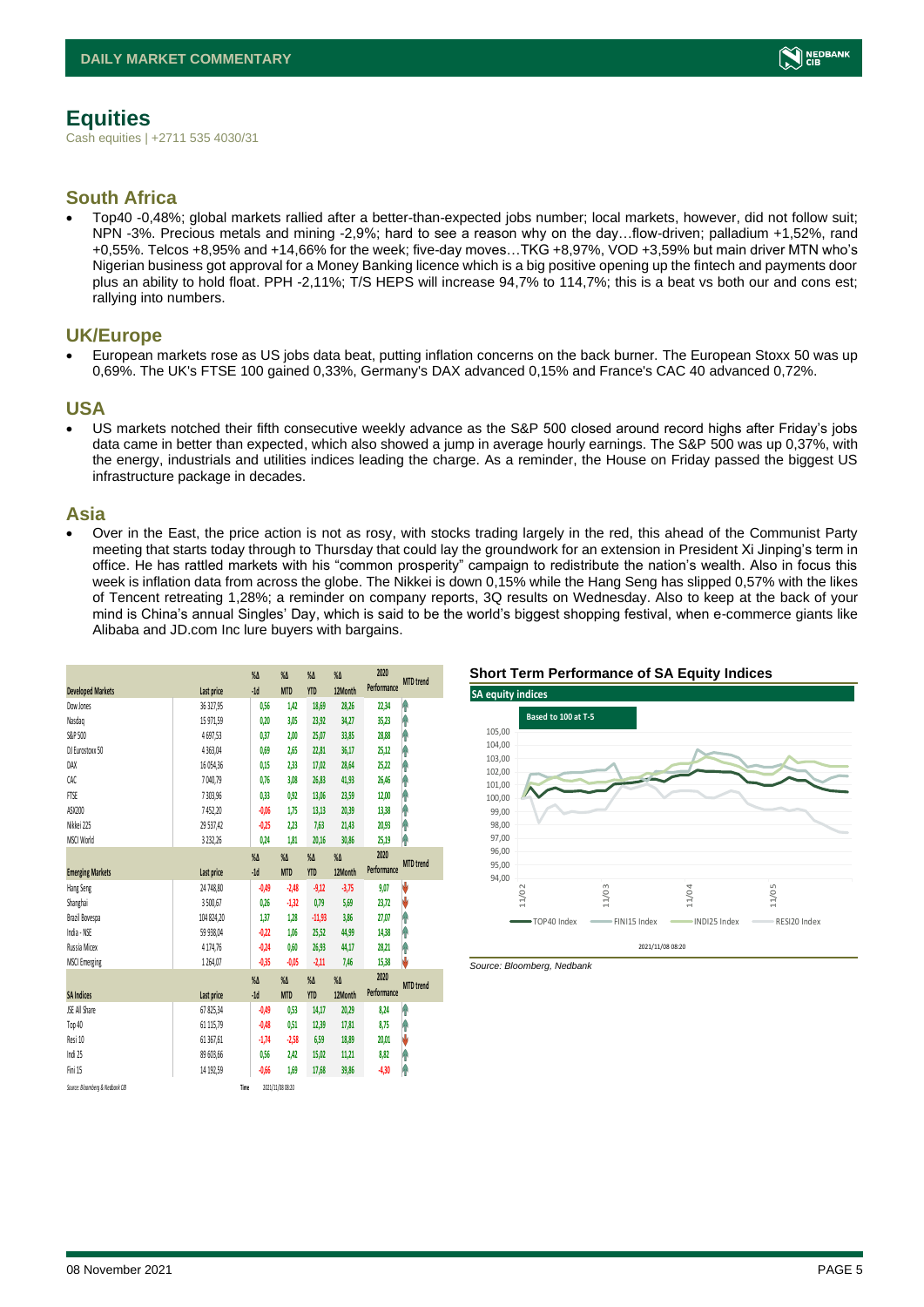# <span id="page-5-0"></span>**Last Day To Trade**

Susan Correia | Scorreia@Nedbankcapital.co.za | +27 11 295 8227

| <b>SHARE CODE</b> | <b>SHARE NAME</b>         | <b>DIVIDEND / INTEREST RATE</b> |
|-------------------|---------------------------|---------------------------------|
| 11 November 2021  |                           |                                 |
| <b>ACT</b>        | AfronCentric Inv Corp Ltd | dividend $@$ 17cps              |
| <b>AEL</b>        | Altron Limited A          | dividend @ 7cps                 |
| <b>AVV</b>        | Alviva Holdings Ltd       | dividend @ 29cps                |
| L4L               | Long 4 Life Ltd           | dividend @ 10cps                |
| <b>VUN</b>        | Vunani Ltd                | dividend $@$ 6.5cps             |

*Source: JSE*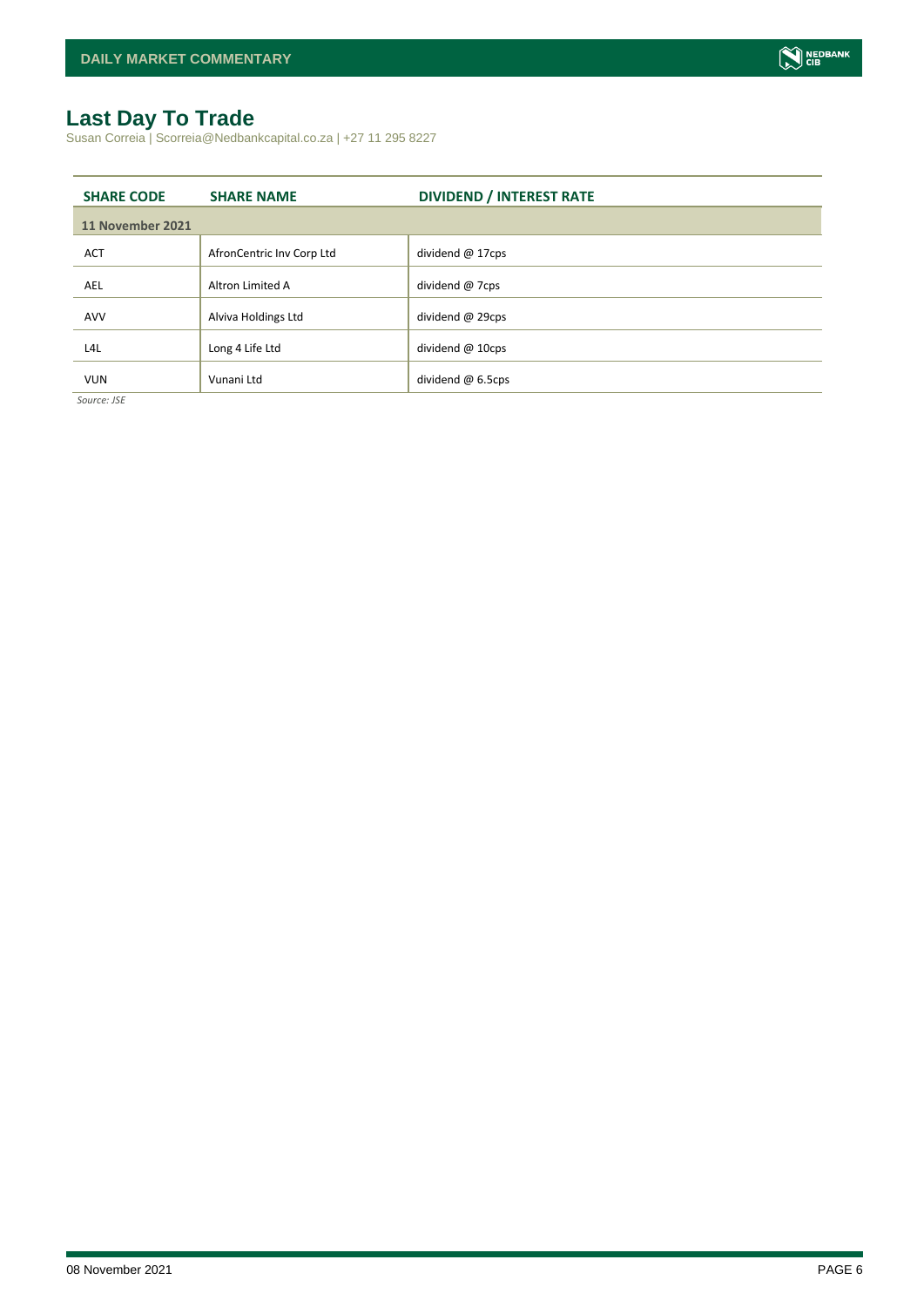# <span id="page-6-0"></span>**JSE Performance**

Nedbank CIB Market Commentary | CIBMarketComm@Nedbank.co.za | +27 11 537 4091

|                                                              |            | $\%$ $\Delta$<br>$-1d$ | %Δ         | %Δ<br><b>YTD</b> | %Δ       | 2020<br>Performance | <b>MTD</b> trend |
|--------------------------------------------------------------|------------|------------------------|------------|------------------|----------|---------------------|------------------|
| Top40 constituents<br>1937605D: Nedbank Group Distribut Line | Last price |                        | <b>MTD</b> |                  | 12Month  |                     | Đ                |
| ABG: Absa Group Ltd                                          | 141,10     | $-1,91$                | 0,79       | 17,72            | 53,20    | $-19,72$            | φ                |
| AGL: Anglo American Plc                                      | 550,20     | $-2,54$                | $-4,35$    | 16,01            | 44,49    | 21,60               | V                |
| AMS: Anglo American Platinum Ltd                             | 1552,11    | $-3,56$                | 0,56       | 14,45            | 44,68    | 10,39               | Ą                |
| ANG: Anglogold Ashanti Ltd                                   | 281,00     | $-1,04$                | $-1,50$    | $-17,96$         | $-35,30$ | 8,22                | V                |
| APN : Aspen Pharmacare Holdings Lt                           | 232,80     | $-1,03$                | $-4,30$    | 85,69            | 92,40    | 5,16                | ψ                |
| BHP: Bhp Group Plc                                           | 388,00     | 0,11                   | $-3,61$    | $-0,27$          | 18,01    | 17,98               | ψ                |
| BID: Bid Corp Ltd                                            | 318,10     | $-1,89$                | $-2,97$    | 20,94            | 34,65    | $-20,34$            | ψ                |
| BTI: British American Tobacco Plc                            | 520,42     | 0,58                   | $-2,52$    | $-4,59$          | 0,93     | $-8,69$             | ψ                |
| BVT: Bidvest Group Ltd                                       | 192,22     | $-2,46$                | 0,43       | 22,42            | 39,37    | $-23,32$            | Ą                |
| CFR : Financiere Richemont-Dep Rec                           | 198,59     | 2,22                   | 5,64       | 51,48            | 63,83    | 19,69               | φ                |
| CLS : Clicks Group Ltd                                       | 281,45     | $-0,63$                | 0,94       | 11,39            | 13,42    | $-1,53$             | φ                |
| CPI : Capitec Bank Holdings Ltd                              | 1825,34    | 1,06                   | 6,95       | 27,41            | 47,36    | $-0,94$             | φ                |
| DSY: Discovery Ltd                                           | 140,22     | 1,03                   | 0,21       | $-8,68$          | 19,40    | 27,28               | φ                |
| EXX: Exxaro Resources Ltd                                    | 160,84     | $-4,00$                | $-3,83$    | 19,75            | 36,28    | 5,92                | ψ                |
| FSR: Firstrand Ltd                                           | 59,29      | 0,10                   | 2,21       | 16,16            | 48,82    | $-18,73$            | φ                |
| GFI: Gold Fields Ltd                                         | 140,30     | $-1,84$                | $-2,10$    | 1,98             | $-29,71$ | 43,50               | V                |
| GLN : Glencore Plc                                           | 71,79      | $-0,95$                | $-4,80$    | 59,10            | 115,09   | 7,95                | ψ                |
| GRT : Growthpoint Properties Ltd                             | 13,36      | 0,15                   | 3,09       | 6,28             | 17,50    | $-43,15$            | φ                |
| IMP : Impala Platinum Holdings Ltd                           | 198,87     | $-5,08$                | 0,44       | $-1,50$          | 16,50    | 40,68               | φ                |
| INL: Investec Ltd                                            | 69,72      | $-2,42$                | $-0,40$    | 90,28            | 118,97   | $-37,83$            | V                |
| INP: Invested Plc                                            | 67,52      | $-2,85$                | $-2,14$    | 79,34            | 112,80   | 0,00                | ψ                |
| MCG: Multichoice Group Ltd                                   | 120,05     | 0,04                   | $-1,17$    | $-10,41$         | $-9,15$  | 15,02               | ψ                |
| MNP: Mondi Plc                                               | 373,55     | $-0,76$                | $-1,85$    | 8,87             | 13,15    | 5,16                | ψ                |
| MRP : Mr Price Group Ltd                                     | 209,54     | $-1,51$                | 4,79       | 22,79            | 48,61    | $-6,49$             | φ                |
| MTN: Mtn Group Ltd                                           | 167,00     | 13,15                  | 21,92      | 177,45           | 171,54   | $-27,03$            | φ                |
| NED : Nedbank Group Ltd                                      | 171,51     | $-3,62$                | $-1,38$    | 32,46            | 59,54    | $-39,58$            | V                |
| NPH : Northam Platinum Holdings Lt                           | 240,27     | $-3,12$                | 5,04       | 14,67            | 32,82    | 69,50               | φ                |
| NPN : Naspers Ltd-N Shs                                      | 2545,86    | $-3,17$                | $-1,71$    | $-15,68$         | $-26,06$ | 31,80               | V                |
| NRP : Nepi Rockcastle Plc                                    | 103,64     | $-0,77$                | 1,21       | 10,84            | 64,51    | $-21,25$            | φ                |
| OMU: Old Mutual Ltd                                          | 14,16      | 0,14                   | 6,14       | 39,17            | 53,93    | $-39,52$            | φ                |
| PRX : Prosus Nv                                              | 1280,32    | $-3,52$                | $-4,11$    | $-20,14$         | $-29,09$ | 52,39               | ψ                |
| REM : Remgro Ltd                                             | 135,52     | $-0,26$                | 0,66       | 40,87            | 50,03    | $-32,51$            | φ                |
| RNI : Reinet Investments Sca                                 | 271,50     | $-0,77$                | $-1,52$    | $-1,49$          | 1,40     | $-0,68$             | V                |
| SBK: Standard Bank Group Ltd                                 | 135,52     | $-1,86$                | 0,07       | 6,64             | 21,23    | $-24,50$            | φ                |
| SHP: Shoprite Holdings Ltd                                   | 191,00     | $-0,52$                | 5,24       | 36,43            | 44,66    | 11,18               | Ĥ                |
| SLM : Sanlam Ltd                                             | 63,11      | $-0,54$                | 0,57       | 7,42             | 21,48    | $-25,73$            | φ                |
| SOL: Sasol Ltd                                               | 261,50     | $-1,54$                | 1,91       | 95,25            | 187,08   | $-55,87$            | Ĥ                |
| SPP: Spar Group Limited/The                                  | 199,14     | $-0,56$                | 2,13       | 5,06             | 10,85    | $-4,04$             | φ                |
| SSW : Sibanye Stillwater Ltd                                 | 52,32      | $-3,29$                | $-1,91$    | $-12,80$         | $-7,94$  | 67,18               | V                |
| VOD: Vodacom Group Ltd                                       | 139,72     | 3,38                   | 3,05       | 12,32            | 13,12    | 7,88                | φ                |
|                                                              |            |                        |            |                  |          |                     |                  |

 $Source: Bloomberg & Nedbank *CB*$ 

Time 2021/11/08 08:20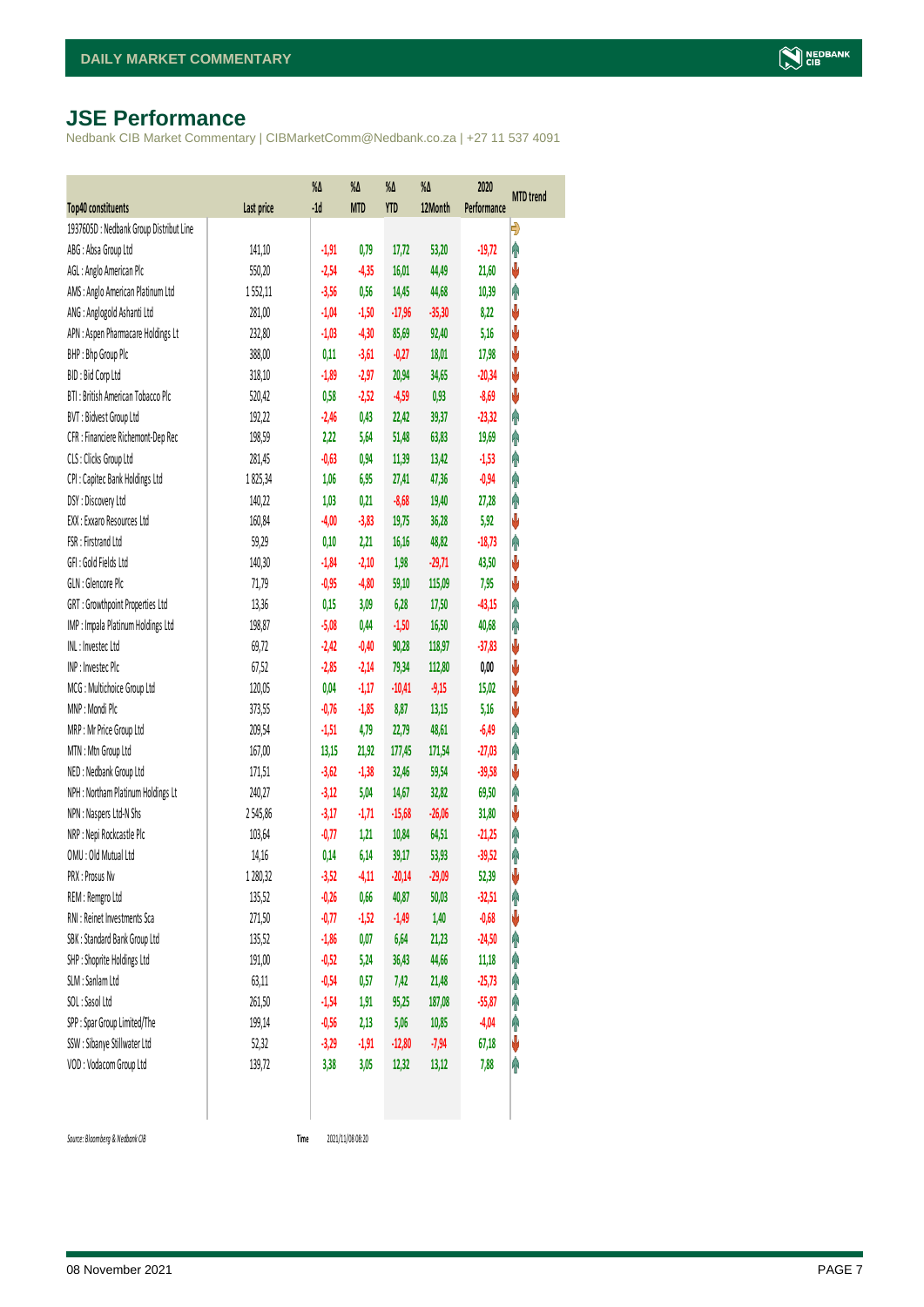# <span id="page-7-0"></span>**Economic Calendar**

Nedbank CIB Market Commentary | CIBMarketComm@Nedbank.co.za | +27 11 537 4091

|                          | Country   | Event                              | Period     | Survey         | Actual                   | Prior      | Revised   |
|--------------------------|-----------|------------------------------------|------------|----------------|--------------------------|------------|-----------|
| 05-November              |           |                                    |            |                |                          |            |           |
| 12:00 AM                 | <b>CH</b> | <b>BoP Current Account Balance</b> | 3QP        | $\blacksquare$ | USD 80,1b                | USD 53,3b  |           |
| 01:30 AM                 | JN        | Overall Household Spending YoY     | SEP        |                | $-1,90%$                 | $-3,00%$   |           |
| 09:00 AM                 | GE        | Industrial Production WDA YoY      | SEP        |                | $-1,00%$                 | 1,70%      | 2,20%     |
| 12:00 PM                 | EC        | Retail Sales YoY                   | SEP        |                | 2,5%                     | 0,0%       | 1,5%      |
| 02:30 PM                 | US        | Average Hourly Earnings YoY        | OCT        |                | 4,9%                     | 4,6%       |           |
| 02:30 PM                 | US        | Change in Nonfarm Payrolls         | OCT        |                | 531k                     | 194k       | 312k      |
| 02:30 PM                 | US        | Unemployment Rate                  | OCT        |                | 4,6%                     | 4,8%       |           |
| 02:30 PM                 | US        | Labor Force Participation Rate     | OCT        |                | 61,6%                    | 61,6%      |           |
| 09:00 PM                 | US        | Consumer Credit                    | SEP        | ÷,             | USD 29,9b                | USD 14,4b  | USD 13,8b |
| 08-November              |           |                                    |            |                |                          |            |           |
| 07:00 AM                 | JN        | Leading Index CI                   | SEP P      | 99,8           | 99,7                     | 101,3      |           |
| 08:00 AM                 | SA        | Gross Reserves                     | OCT        |                | <b>USD 57,5b</b>         | USD 57,1b  |           |
| 08:00 AM                 | SA        | Net Reserves                       | OCT        | USD 55,2b      | USD 55,4b                | USD 55,0b  |           |
| 11:30 AM                 | EC        | Sentix Investor Confidence         | <b>NOV</b> | 15,0           |                          | 16,9       |           |
| 09-November              |           |                                    |            |                |                          |            |           |
| 01:50 AM                 | JN        | Trade Balance BoP Basis            | SEP        | JPY -359b      | $\frac{1}{2}$            | JPY -372b  |           |
| 01:50 AM                 | JN        | BoP Current Account Adjusted       | SEP        | JPY 847b       | $\overline{\phantom{a}}$ | JPY 1043b  |           |
| 09:00 AM                 | GE        | <b>Current Account Balance</b>     | SEP        | EUR 17,0b      | $\overline{\phantom{a}}$ | EUR 17,9b  |           |
| 09:00 AM                 | GE        | Imports SA MoM                     | SEP        | 0,50%          |                          | 2,40%      |           |
| 09:00 AM                 | GE        | Exports SA MoM                     | SEP        | 0,00%          |                          | $-1,10%$   |           |
| 09:00 AM                 | GE        | Trade Balance                      | SEP        | EUR 16,0b      | $\overline{\phantom{a}}$ | EUR 11,7b  |           |
| 12:00 PM                 | EC        | <b>ZEW Survey Expectations</b>     | <b>NOV</b> |                |                          | 21,0       |           |
| 12:00 PM                 | GE        | <b>ZEW Survey Expectations</b>     | <b>NOV</b> | 20,0           |                          | 22,3       |           |
| 12:00 PM                 | GE        | ZEW Survey Current Situation       | <b>NOV</b> | 18,0           |                          | 21,6       |           |
| 03:30 PM                 | US        | PPI Final Demand YoY               | OCT        | 8,60%          |                          | 8,60%      |           |
| 10-November              |           |                                    |            |                |                          |            |           |
| 01:50 AM                 | JN        | Money Stock M3 YoY                 | OCT        | 3,70%          |                          | 3,80%      |           |
| 03:30 AM                 | СH        | <b>CPI YoY</b>                     | <b>OCT</b> | 1,40%          |                          | 0,70%      |           |
| 03:30 AM                 | СH        | PPI YoY                            | OCT        | 12,30%         |                          | 10,70%     |           |
| 09:00 AM                 | GЕ        | <b>CPI YoY</b>                     | MAY F      | 4,50%          |                          | 4,50%      |           |
| 03:30 PM                 | US        | Real Avg Weekly Earnings YoY       | OCT        |                |                          | $-0,80%$   |           |
| 03:30 PM                 | US        | Real Avg Hourly Earning YoY        | OCT        |                |                          | $-0,80%$   |           |
| 03:30 PM                 | US        | <b>CPI YoY</b>                     | OCT        | 5,90%          |                          | 5,40%      |           |
| 05:00 PM                 | US        | Wholesale Inventories MoM          | SEP F      | 1,10%          |                          | 1,10%      |           |
| 05:00 PM                 | US        | Wholesale Trade Sales MoM          | SEP        |                |                          | $-1,10%$   |           |
| 09:00 PM                 | US        | Monthly Budget Statement           | OCT        | USD -175,0b    | $\overline{\phantom{a}}$ | USD -61,5b |           |
|                          |           |                                    |            |                |                          |            |           |
| <b>Source: Bloomberg</b> |           | 2021/11/08 08:18                   |            |                |                          |            |           |